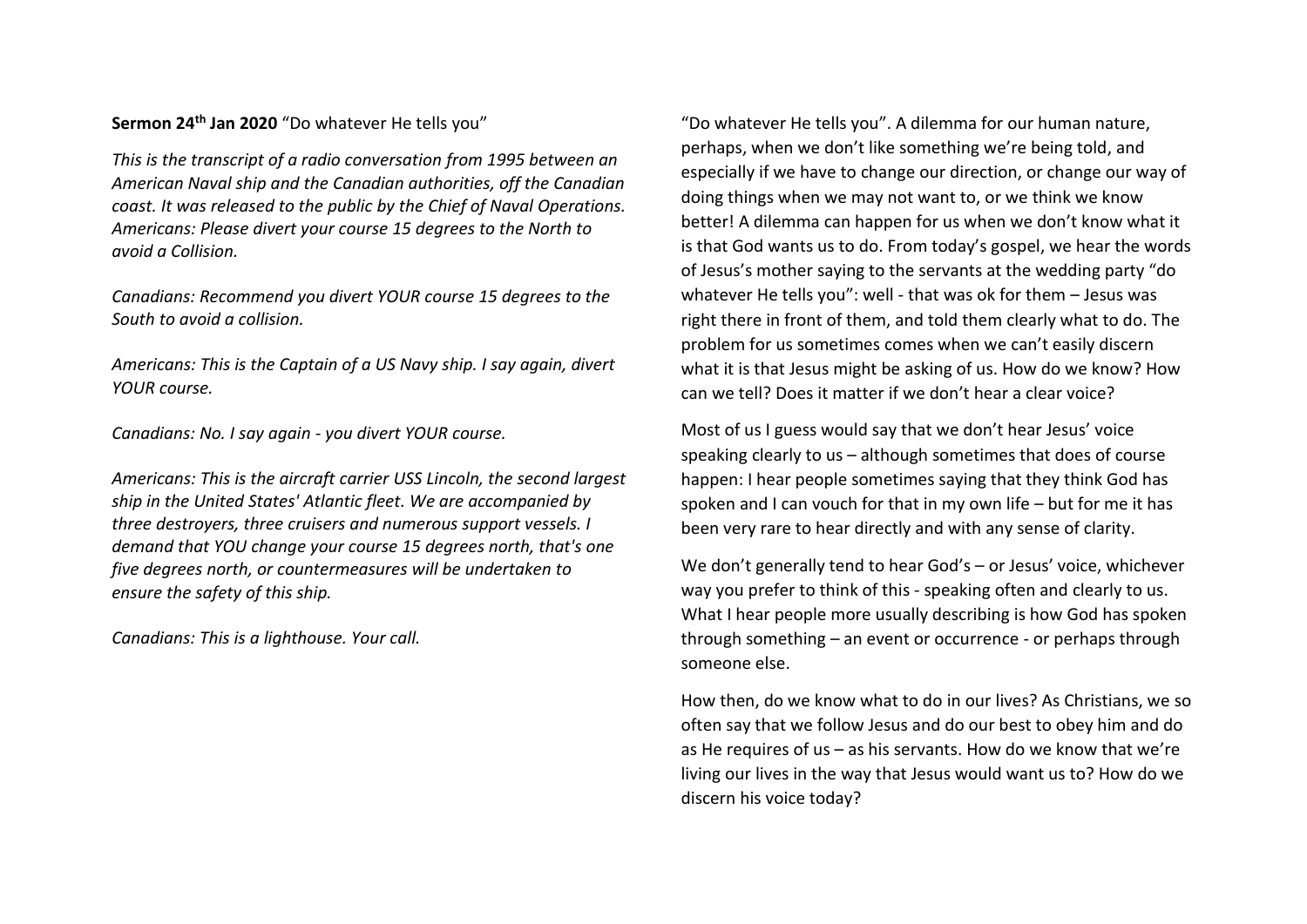In the absence of hearing a clear voice telling us what to do, the examples of Jesus through his actions and his behaviours that are apparent in today's gospel give us some clues for our own discernment in our own lives – for our actions and our behaviours and our decisions. Let's lift a few things out of the passage:

Jesus listens to those around him and he observes what's happening / He acts on the problem in hand / He acts with generosity and with kindness / He acts hospitably, by transforming the water into wine – copious quantities of wine it seems - and thereby, He restores joy to the situation ('without wine there is no joy', so the ancient Jewish saying goes – and I know that some of my colleagues on the ministry team would wholeheartedly agree with that saying, especially if it's a good quality red....)

These actions and behaviours of Jesus are the rather **obvious things** that we can gather from this short story in John's gospel, and we can think well, yes, we can do some of those things too, we can do what he did - we can emulate those behaviours and actions and fashion our lives on Jesus: Aside of turning water into wine, which unfortunately we can't do, we can do those other things: listening, observing, offering hospitality, bring generous, being kind, giving time and attention to others, and helping to increase their enjoyment of things.

One of the basic patterns of our Christian calling – whatever that calling might look like - is to do as Jesus did, to mirror our behaviour on his, and if we don't or can't hear him speak clearly to us, then

sometimes all we can do is to do as He did – to mirror his examples. And that's all good!

But I think we can dig a little deeper and find out something more about another implication **for us** both from this story of the wedding in John's gospel and also by looking back at our Old Testament story which we heard earlier, from Genesis. At first glance, the brief Genesis reading is a simple encounter between two people, and we could choose if we wished to read it as we've just done with our gospel, just picking out what's most obvious.

Often we see echoes of ancient scripture in new testament passages, and at times of course some direct quotation, but here I think the opposite of that may be true – instead of an echo in the new testament passage, I think we have more of a foreshadowing in the OT. And here's how:

In Genesis 14 the mysterious Priest King Melchizedek of Salem (– possibly later associated with Jerusalem, the eternal city) - meets Abram. We might recall (although we need to look to the Letter to the Hebrews to find this) that this mystical figure Melchizedek was said to be without earthly Father or Mother, without genealogy, and with no beginning or end to his life. And so - we can make a connection between the eternal Melchizedek and Jesus as eternal Priest and with neither having a conventional genealogy. Hold on to that for a moment.

What happens in the Genesis narrative is that Abram has succeeded in battle and the people then gather together. Melchizedek the Priest joins them and brings out bread and wine. A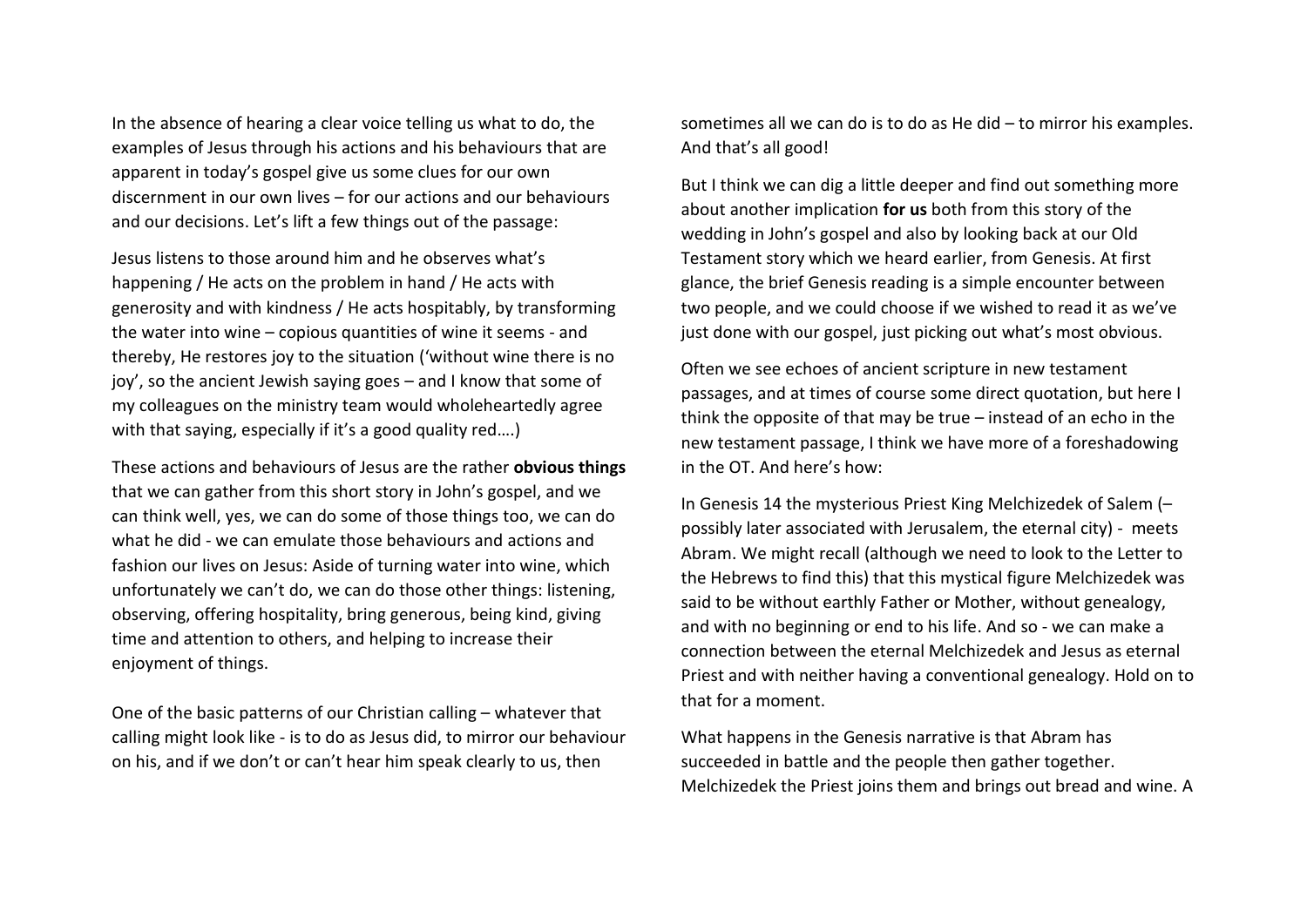prayer of thanks is said. He offers Abram a Blessing and in return Abram tithes to him a  $10<sup>th</sup>$  of the loot from the battle.

What emerges from this event is, I think, of some Eucharistic significance: the gathering of the people together, the prayers of thanks for a battle won, the prayer of blessing of God, the bringing out of bread and wine, the offering of possessions and the sharing of them, the sharing of time and hospitality, and the blessing of Abram. I don't know about you, but I find this really extraordinary. Here surely is a kind of Eucharistic shaped ceremony, with some of the key elements that we would recognise today, but this happened 1000's of years before the earliest described Eucharists of the Christian Church and of course pre-dated, by a long way, the Last Supper.

I think we could spend a long time thinking about this, but sadly we don't have time right now, so I'll leave you to contemplate this in your own time. Suffice to say, that it seems to me that this event in Genesis foreshadowed the Eucharist in an extraordinary way: Was Melchizedek merely a King / Priest in Salem at that time, or was what Abram experienced actually a mystical encounter with Jesus? If you believe as I do, that Jesus was co-existent with the Father before time began, then this transitory appearance of Jesus – in the form of Melchizedek - becomes a possibility. Was this encounter a revelation of Jesus to Abram and in fact the very beginnings of what was to come in the earthly world – the self - giving hospitality and generosity of Jesus as bread and wine? If we can set aside our human reasoning of time and eternity then this is possible.

Let's now very briefly compare what I think occurred in that Genesis account with the wedding reception at Cana from John's Gospel. And I think we see a very similar thing: the gathering of the people together in one place in a celebration, no doubt the bringing out of food for the wedding feast, the miraculous appearing and offering of wine, thankfulness, joy and many blessings.

The water into wine episode in John is a sign, we're told by the writer of the gospel, not merely a miracle. A sign points towards something. This particular sign though points us in two directions: It points us towards the wine that is Jesus which he offers as his blood in the Last Supper, which we read in the Synoptics and onwards to the wine of the Eucharist of the Church, where those same ancient Eucharistic words of Jesus are repeated and repeated: 'this my blood, given for you'. And the sign I think points us backwards as a reminder of the possible Eucharistic encounter of Genesis between Abram and the eternal mystical Melchizedek.

At the Last Supper the words which were spoken were those allimportant words 'do this in Remembrance of me'. '*Do this in remembrance of me'.*

Here is a clear directive then for any of us who might struggle to hear God's clear voice – we're to do likewise, to do as He taught us, to do those words he said: 'do this in remembrance of me'. This is what Jesus tells us all to do - it's there, right there, in scripture and handed down through the ages, decade upon decade, century upon century, for all time. These are the really important words we need to hear.